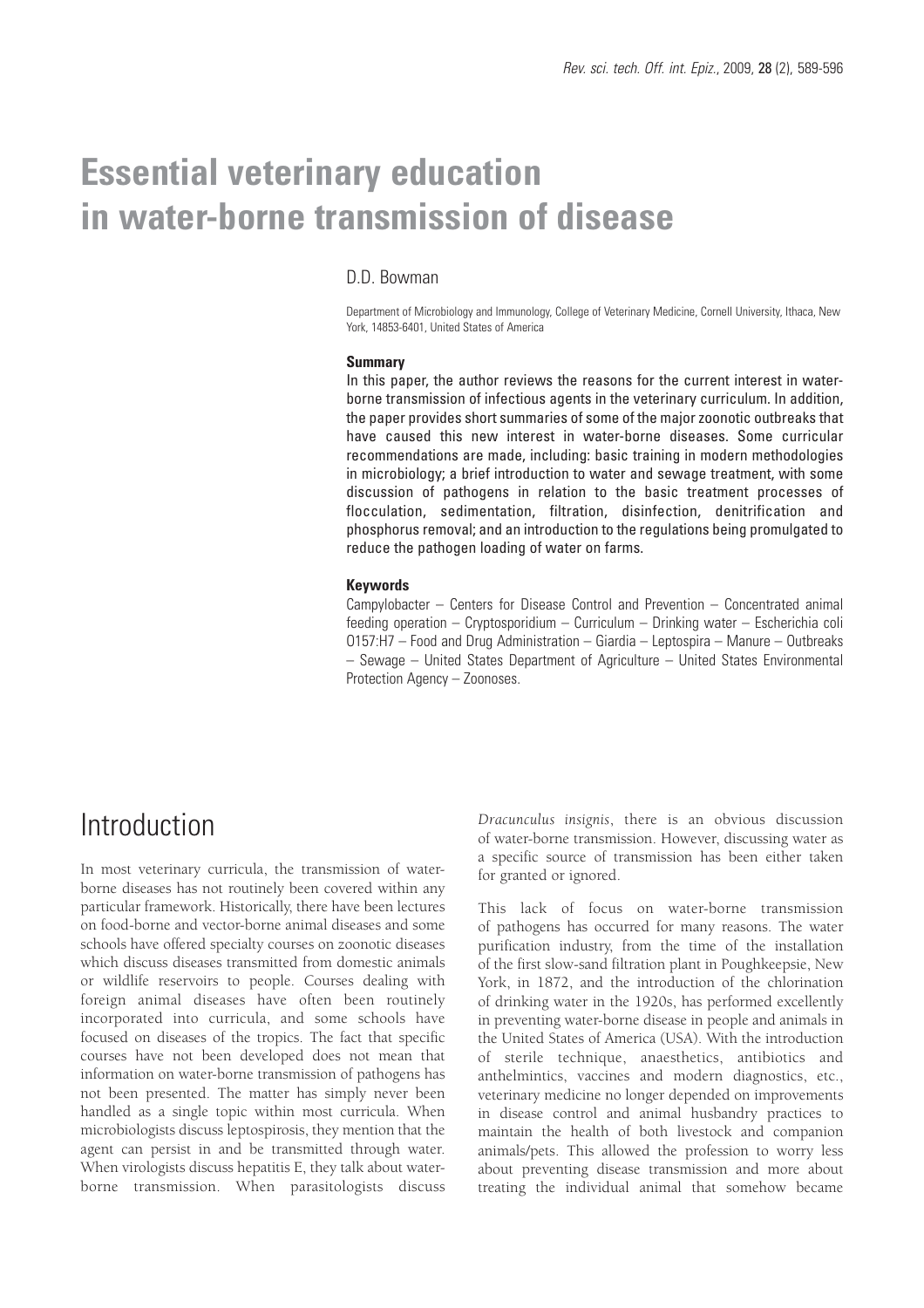infected in spite of all the preventive regimens in place. This may be construed as the profession being lulled into a sense of complacency, but that is not really the case. Things are markedly improved. The more common waterborne infections of people, e.g. cholera, typhoid fever, polio and hepatitis A, are basically gone from the developed world. In the case of animals, the most common diseases have historically not been considered as waterborne diseases. The introductory chapter of the 1988 edition of Hagan and Bruner's *Microbiology and infectious diseases of domestic animals* (18) is hard pressed to identify more than a few examples under the section on food and water transmission of pathogens.

The textbook of Hagan and Bruner cited above is an 'outof-date' source in the sense that, only 20 years ago, the water-borne association of animal diseases was not a major consideration. Within the past 20 years or so that the author has taught at Cornell University, a student described how she grew up on a farm in New York State in a house without running water, where her mother would go out to the spring each morning to get water for the household before the cows were let out to drink. This is similar to what happens in much of the developing world. In addition, in developing countries, water is often contaminated with human-sourced pathogens that are serious threats to human health, and the cost–benefit ratio is such that it has not been sensible to worry about the risk of animal manure contamination of water until human faecal contamination is reduced. Thus, the issue of waterborne transmission of manure-associated pathogens is typically of concern in the developed, rather than the developing, world.

In recent years, there has been a clamour in the developed world to have veterinarians versed in water-borne disease and its prevention. So why now? Veterinary schools have existed in the USA for some 150 years, so what has changed over the last 10 or 15 years? Why the concern to increase awareness among veterinarians about water-borne disease? The simple answer is that people have recently been getting sick and, moreover, they were shocked at the fact that they were getting sick from their drinking water. Animals were considered to be, not always correctly, the source of the outbreaks. Since animals are under the care of veterinarians, veterinarians are charged with preventing these agents from moving from animals into people.

# Important outbreaks that effected this change

Several important outbreaks of disease in humans have been unexpected because people thought they were protected. These outbreaks have involved bacterial and

protozoal infections for the most part, because most animal viruses transmitted in faeces have been considered, until recently, to be relatively host specific. The agents that have caused the most concern have been:

- *Giardia duodenalis*
- *Cryptosporidium parvum*
- *Campylobacter jejuni*
- *Escherichia coli* O157:H7
- *Leptospira interrogans.*

Some of the more important outbreaks in driving policy changes have been:

– giardiasis in Camas, Washington (USA), in 1979

– cryptosporidiosis in Wiltshire and Oxfordshire (United Kingdom [UK]) in 1989 and Milwaukee, Wisconsin (USA), in 1993

– enterohaemorrhagic *E. coli* in Burdine Township, Missouri (USA), in 1989 and Walkerton, Ontario (Canada), in 2003

– campylobacteriosis in Bennington, Vermont (USA), in 1978

– leptospirosis in Steel Tunnel Pond, Illinois (USA), in 1991.

These cases represent a few of the more important examples of outbreaks associated with these pathogens and are not meant to be a comprehensive listing of such outbreaks.

At the same time as these outbreaks occurred in humans, the attention of the public was also caught by the deaths of various sea mammals, due to pathogens that are usually associated with land animals. Thus, otters and other animals were found to have died from *Toxoplasma gondii, Sarcocystis neurona* and *Neospora caninum*. It is thought that the sea mammals were somehow infected via stages passed in the faeces of cats (*T. gondii*), opossums (*S. neurona*) or canids (*N. caninum*). Again, this was an unexpected turn of events.

Before summarising the outbreaks that have so highlighted the importance of being familiar with water-borne disease, it should be remembered that another water-associated environmental impact traceable to domestic animals was under scrutiny at the same time. Lakes, streams and estuaries were undergoing eutrophication, due to loading with nitrogen and phosphorus from farm run-off (and other agricultural and domestic sources). In 1997, outbreaks of the toxic dinoflagellate, *Pfiesteria piscicida*, in the Chesapeake Bay were associated with the run-off of poultry manure (1). The United States Environmental Protection Agency (EPA), under the auspices of the Clean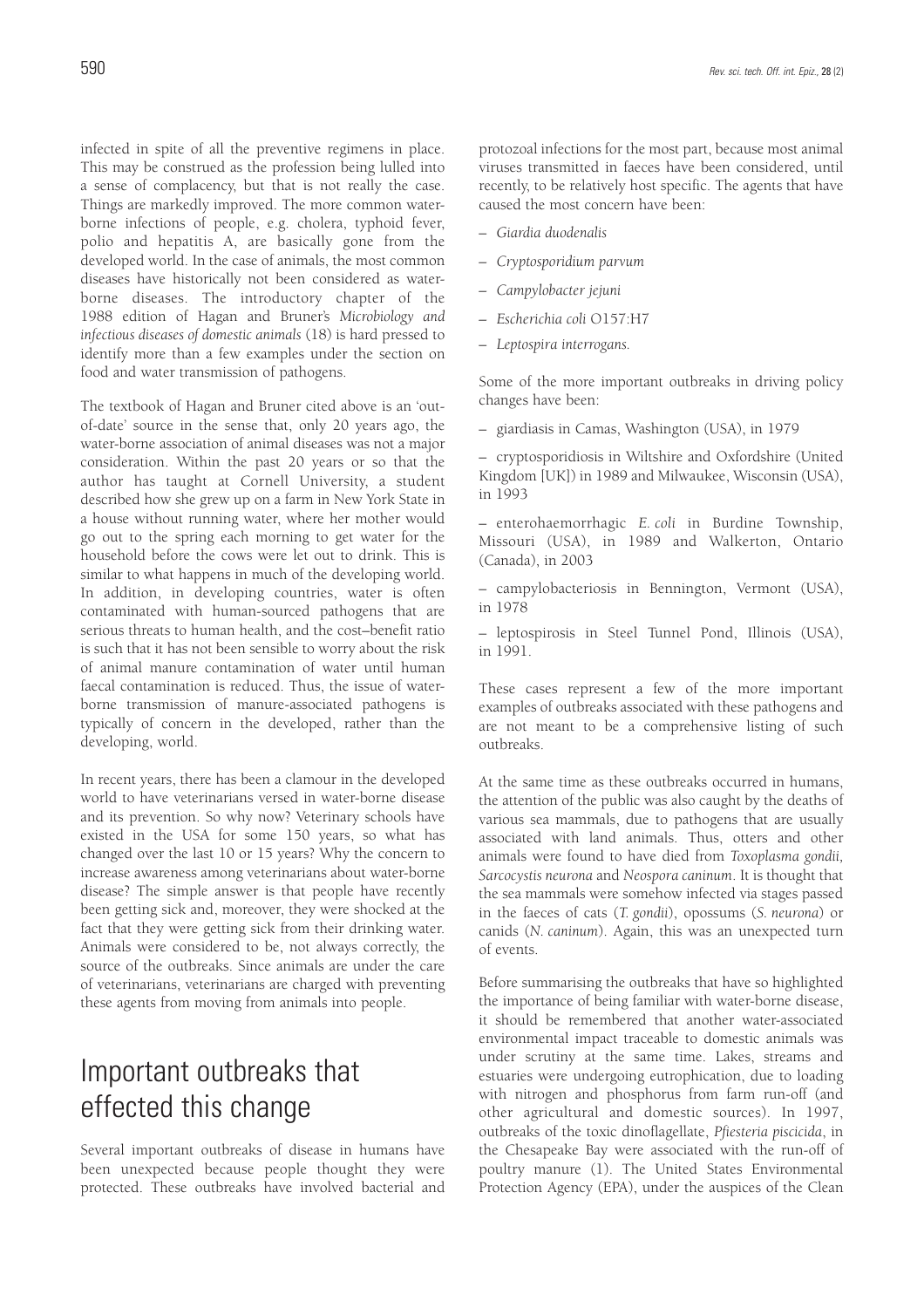Water Act, realised that farms were becoming fewer and bigger and thus wanted such farms placed under increased regulation. In the end (2003), the EPA put in place the Concentrated Animal Feeding Operation (CAFO) rules, which include guidelines for minimising manure run-off from farms (19). Only nutrients were covered by the final CAFO rule, but pathogens were (and continue to be) a point of discussion. Domestic animals on farms are considered to be potential loading sources of many of the pathogens causing disease outbreaks in people.

### The outbreaks

An outbreak of giardiasis in Camas, Washington, was important because it involved a source of filtered drinking water (2). Before this, it was basically believed that filtration protected people from such infection. There were problems at the plant that may have allowed the outbreak to have occurred in spite of the filtration barrier. Also, as with most giardiasis outbreaks, the source has never been adequately identified as being from animals or people. Cattle have often been blamed as the source, but this is coming under question with modern molecular methods of discrimination. In giardiasis, the epidemiologic evidence indicates high rates of infection from anthroponotic transmission, whereas genotyping and subtyping data point only to a potential role for zoonotic transmission, with little or no epidemiological support (22).

Two defining outbreaks of cryptosporidiosis occurred in Wiltshire and Oxfordshire, UK, and Milwaukee, USA. In the UK, there were 516 cases associated with three different water-treatment works and oocysts were found at these works and in the treated water (15). In Milwaukee, it is estimated that the outbreak involved some 400,000 people who drank tap water from a large filtration plant (11). Again, these outbreaks involved both treated water and some problems in water management; however, in the Milwaukee event, the finished water specifications never fell outside those required for drinking water at that time by the EPA. The oocyst source in the UK was never known, but the oocysts in the Milwaukee case, although initially blamed on cattle, were ultimately shown to be *Cryptosporidium hominis*, from a human source (23). Using various molecular typing methods on samples from cases around the world, it is now known that *C. parvum* from calves, lambs and kids can make its way into humans, with water being a significant source of infection (7, 8, 22). This transmission of the zoonotic forms occurs primarily in the rural areas of industrialised nations, including European countries, New Zealand, Canada and the USA (22).

Significant examples of enterohaemorrhagic *E. coli* outbreaks have occurred in Burdine Township, Missouri, USA, and Walkerton, Ontario, Canada. The organisms that caused these outbreaks are typically found in cattle, which usually have no associated clinical signs. Both outbreaks took place in small communities, large percentages of the population developed bloody diarrhoea, and people died of the infections. In Missouri, it was determined that the cause of the spread was probably broken sewerage lines, but cattle were probably the original source of the infection (17). In the case of Walkerton, there was mismanagement at the water plant, but the source was identified as cattle manure that had been spread near one of the wells supplying the water (6). In these two cases, a pathogen from cattle manure contaminated the water, causing bloody diarrhoea and death.

In the case of *Campylobacter jejuni*, in Bennington, Vermont, USA, in 1978, some 3,000 people (19% of the Bennington population) developed diarrhoeal illness (21). As is often typical, the outbreak was probably caused by:

– rainfall increasing run-off and influent water turbidity at the treatment plant

– a construction crew working on the public water system at the same time

– potential back-siphoning of sewage into the drinking water lines.

In any event, *C. jejuni*, which is typically found in animals, including cattle, developed into an outbreak in an area where the watershed is surrounded by dairies. Sampling never revealed the agent in any animals in the area, but this does not exclude them as the potential source.

An outbreak of leptospirosis occurred in five boys who swam in a local swimming hole, Steel Tunnel Pond, in Illinois, USA (4). *Leptospira interrogans* serovar grippotyphosa was isolated from two of the patients, the pond water, and animals around the pond. It was believed that a drought had concentrated the organisms within the pond to higher levels than typically occurred. The boys became ill, but were treated and recovered.

From the late 1980s, it was realised that river otters, sea otters, porpoises and seals were being infected with *Toxoplasma gondii*, *Sarcocystis neurona* and *Neospora caninum*, and other agents that are typically considered terrestrial and passed in the faeces of cats, opossums and dogs (3, 10, 14). In some cases, the infections were found to be lethal in the affected animals (14). The cause is rainwater run-off from the shoreline carrying the infectious oocysts into the food chain of these animals, which are exceptionally sensitive to the infection because they have been under no selective pressure for these infections in the past (13). Again, this is a noticeable loss of animal life involving animals with which many people have strong feelings of affinity.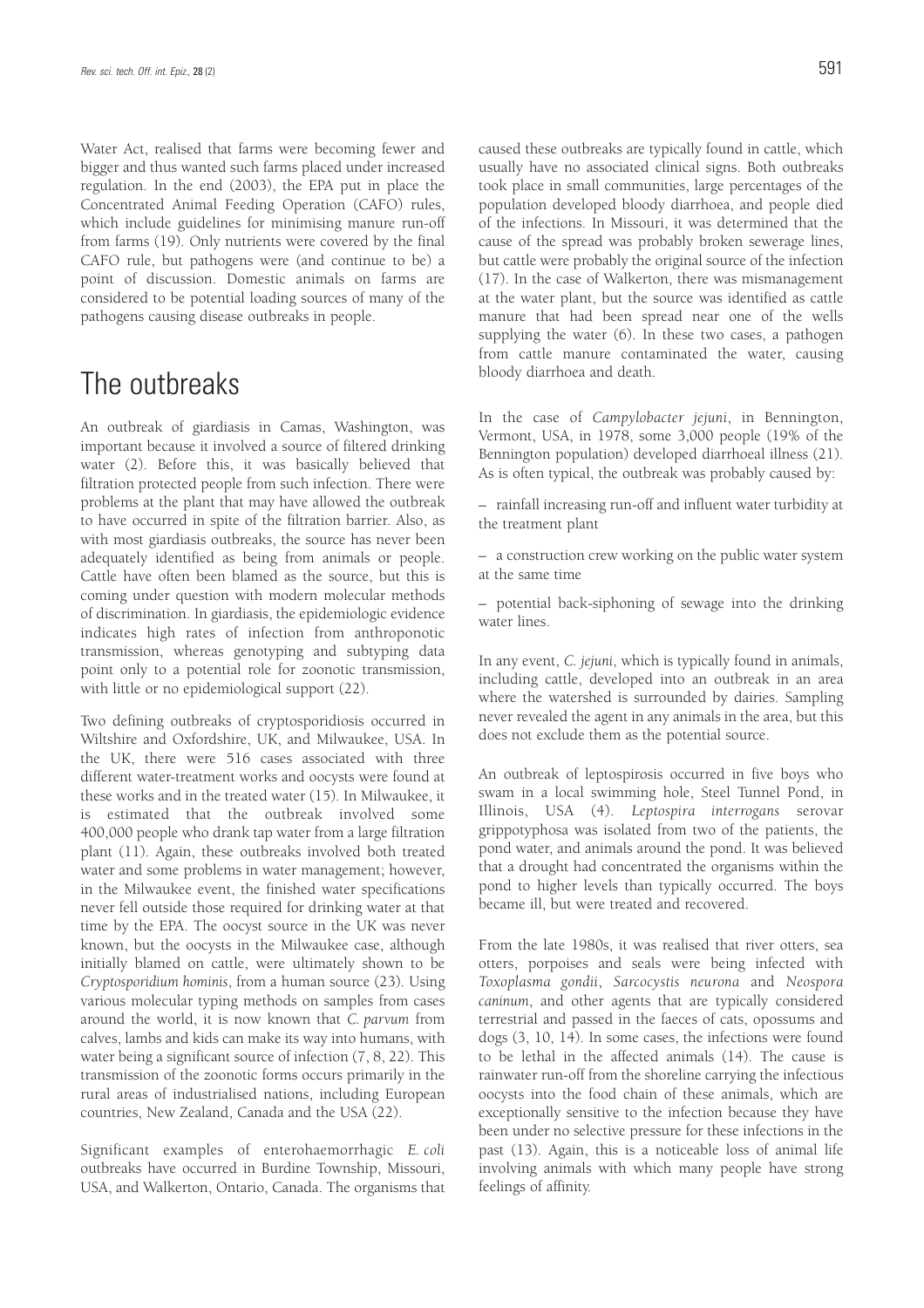Veterinarians have been placed in the midst of this flurry of activity involving the water-borne transmission of disease. They are directly responsible for animal health, and they are considered the guardians of human health in cases where animals may serve as the source of human infection. When outbreaks occur, veterinarians tending the 'offending' farms are consulted. These outbreaks have been due to pathogens from domestic animals or, based upon the best scientific information available at the time, were thought to be due to domestic animal sources. The development of the CAFO regulations and similar regulations in Europe were driven, in part, by pathogens, even though such pathogens were not covered by the final regulations (19). Animals in concentrated feeding operations are restricted from access to streams to protect watersheds. Unfortunately, the public often mistakenly equates a CAFO designation with being the equivalent of factory farming. This is a form of agriculture that is very strongly opposed by many people in the USA, European countries and other developed nations, and veterinarians are caught in the middle. Small-animal veterinarians must also be concerned with water-borne transmission, because dogs and cats are also affected. Some groups now want spay-and-release programmes discontinued because the pathogens from these hosts are being carried into streams and oceans, killing wildlife. Veterinarians are informed community leaders and are regularly looked to for guidance. Therefore, veterinarians need guidance in developing essential skills for leadership when they are required.

# Essential coverage for waterborne disease transmission

The veterinary curriculum is already packed to near overflowing. However, it is important that veterinarians are properly positioned to protect their clients and patients where water issues are involved. The task is large. Others have pointed out how crucial it is to integrate molecular biology into the veterinary curriculum (16); and it should be remembered how rapidly the changes have come: knowledge of the structure of DNA is only 55 years old and polymerase chain reaction technology is only 25 years old. Veterinary students must be ready for the new processes that are coming their way and will be applied in their profession. At the same time, while students need to learn the essential principles of modern technology because it underlies their basic understanding of diagnostics, they also need to develop practical awareness of fundamental water and sewage treatment processes as these processes relate to clients and animal companion owners. Alongside these disciplines, they also need some knowledge of the relevant regulations and regulatory bodies, such as certain branches of the EPA and state equivalents, with which veterinarians are, at present, often not familiar. Advances in science change world views and regulations, and these, in turn, will have an impact upon science and the interaction of peoples as communities.

In addition, veterinary students require training that will allow them to understand the myriad of modern approaches being applied to pathogens as part of the 'traceback' methodologies that are undertaken when outbreaks occur. For example, the recent *E. coli* outbreak linked to bagged spinach was traced back, by lot numbers on the bar codes, to certain farms, and then the organisms themselves, along with their possible domestic and wild animal sources, were identified, using multiple locus tandem repeat analysis and pulsed-field gel electrophoresis, after digestion with XbaI and BlnI restriction enzymes (5). Students have to understand sufficient molecular biology to be able to comprehend the information that they are going to be sent by various agencies, such as:

- state diagnostic laboratories
- the United States Department of Agriculture (USDA)
- the Centers for Disease Control and Prevention (CDC)
- the Food and Drug Administration (FDA)
- the EPA.

Veterinarians are expected to understand the data that will be transmitted to them when their client or community is faced with an outbreak, and, if they do not, they will not help the client and will harm the profession. They must be prepared to keep up with new developments in the testing that is applied during outbreaks, which requires a fairly strong underpinning in immunodiagnostic and molecular methods. Things are not static, so they must also be ready for change; animal viruses were once not considered zoonotic but, with hepatitis E and the noroviruses, things have changed. Perhaps these viruses are indeed significant animal-sourced, water-transmitted viruses that can cause disease in people (9, 12).

Water and sewage treatment are usually within the realm of civil, sanitary or environmental engineers. Veterinarians do not take design courses but, as part of their public health training, they should have some introduction to the rudiments of water and sewage treatment plant design and the basic treatment elements of:

- flocculation
- sedimentation
- filtration
- disinfection
- denitrification
- phosphorus removal.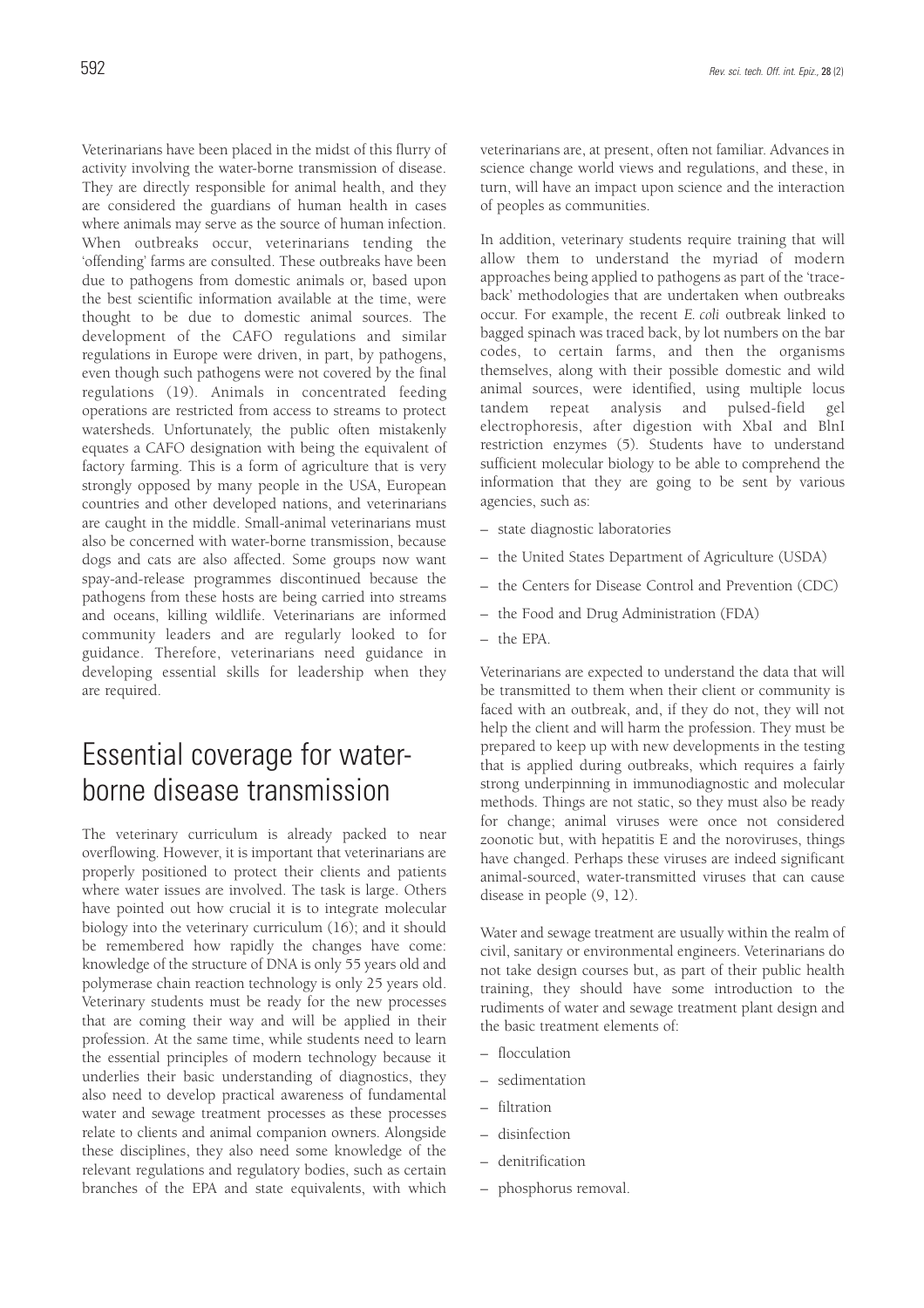Many dairy and swine farmers are considering anaerobic digestion for methane production, but this stabilisation also inactivates many of the pathogens of concern in outbreaks. Members of the EPA have actually suggested that this should be required of all animal manures generated on farms for disinfection purposes alone, without considering the added benefit of energy production. Veterinary students should learn the rudiments of water and sewage treatment, and how, in turn, these are applied to manure treatment, which could probably be covered in one or two lectures. There are numerous methods for handling animal waste on farms of all sorts and all different scales, but this would be knowledge beyond the needs of a basic curriculum.

Students should have some introduction to the regulatory process and CAFO regulations that will have significant impacts upon their clients. They do not need to become watershed management experts, since this is already the professional role of many extension personnel, but they do need to have sufficient knowledge to be able to interact with these experts and their own communities in an intelligent and informed manner. Clients spend a lot of money on manure handling, fencing and buffer strip development for watershed management, and many communities will continue to demand tighter and tighter controls against manure or manure run-off entering waterways. Although pathogens are not covered by the current CAFO regulations, they are discussed in the 2008 US Government Accountabilities Office CAFO Report to Congressional Requesters (20), and are known to the general public.

### Recommendations

The veterinary curriculum should contain, at a minimum, the following elements:

– basic training in modern methodologies of microbiology. This will give both large- and small-animal practitioners the tools to allow thoughtful consideration of the assays used in pathogen recognition, since such pathogens will directly affect the livelihoods of their clients and the well-being of their patients;

– an introduction to water and sewage treatment, with some discussion of pathogen reduction and how it is related to the basic treatment processes of flocculation, sedimentation, filtration, disinfection, denitrification and phosphorus removal;

– an introduction to the regulators, the regulatory community and the regulations being promulgated to reduce the pathogen loading of water, through pathogen reduction on farms, in treated manure and in farm run-off, through buffer strips and other management methods.

As can be seen, the major change being suggested is an increased awareness that water-borne disease transmission can have significant impacts on the veterinary profession and on the way in which that profession is viewed by its constituency, the public.

### **Les fondamentaux de l'enseignement vétérinaire sur les maladies à transmission hydrique**

#### D.D. Bowman

#### **Résumé**

L'auteur analyse les raisons pour lesquelles l'étude de la transmission hydrique des agents pathogènes a repris depuis peu une place importante dans les programmes d'enseignement vétérinaire. En outre, il décrit brièvement des foyers majeurs de zoonoses d'origine hydrique dont la survenue peut expliquer le regain d'intérêt pour ce mode de transmission. Les aspects qui devraient figurer dans les programmes d'enseignement sont notamment : une présentation de base des méthodologies modernes de la microbiologie ; une initiation aux méthodes de traitement de l'eau et des eaux usées, avec un aperçu des

п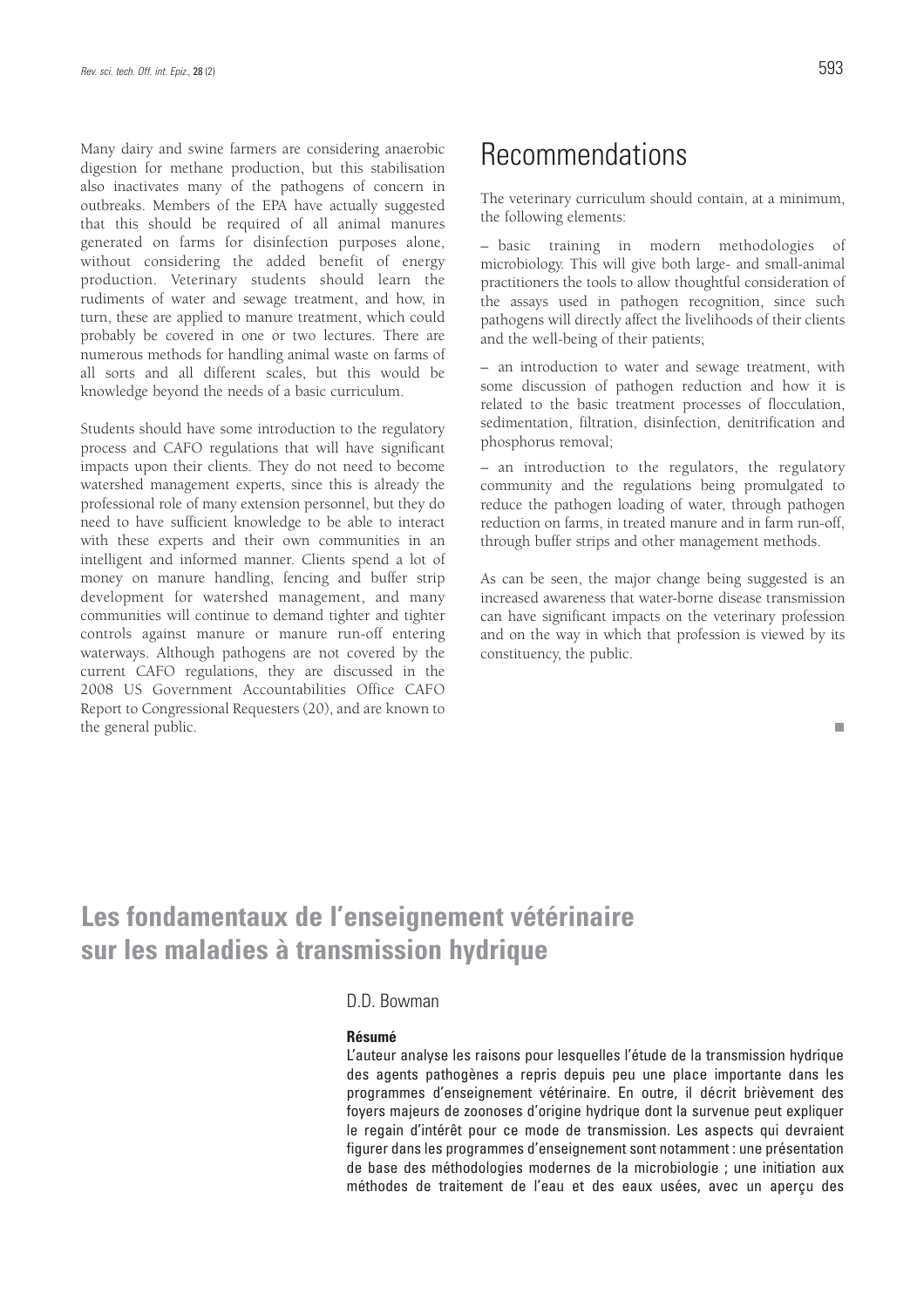processus élémentaires de floculation, de sédimentation, de filtrage, de désinfection, de dénitrification et d'élimination du phosphore ; un aperçu des réglementations visant à réduire la charge en agents pathogènes des eaux utilisées dans les exploitations.

#### **Mots-clés**

Agence de protection de l'environnement des États-Unis d'Amérique – Campylobacter – Centers for Disease Control and Prevention – Cryptosporidium – Département de l'agriculture des États-Unis d'Amérique – Eau potable – Élevage intensif – Eaux usées – Enseignement vétérinaire – Escherichia coli O157:H7 – Food and Drug Administration – Foyer – Giardia – Leptospira – Transmission hydrique – Zoonose.  $\overline{\phantom{a}}$ 

### **Enseñanza veterinaria básica sobre la transmisión hídrica de enfermedades**

### D.D. Bowman

#### **Resumen**

El autor examina las causas de la atención que se presta actualmente en los planes de estudios de veterinaria a la transmisión hídrica de agentes infecciosos. Asimismo, se refiere brevemente a algunos de los grandes brotes zoonóticos que han motivado este nuevo interés por las enfermedades transmitidas por dicha vía. Acto seguido formula una serie de recomendaciones sobre los planes de estudios, entre ellas las siguientes: formación básica en métodos modernos de microbiología; breve introducción al agua y al tratamiento de aguas residuales, con el examen de algunos patógenos en relación con los procesos básicos de tratamiento: floculación, sedimentación, filtración, desinfección, desnitrificación y eliminación de fosfatos; y presentación de los reglamentos que se están promulgando para reducir la carga de patógenos en las aguas de explotaciones agrícolas.

#### **Palabras clave**

Administración Federal de Drogas y Alimentos – Agencia para la Protección del Medio Ambiente de los Estados Unidos – Agua de bebida – Aguas residuales – Brotes – Campylobacter – Centros de Control y Prevención de Enfermedades – Cryptosporidium – Departamento de Agricultura de los Estados Unidos – Escherichia coli, O157:H7 – Estudios de veterinaria – Ganadería intensiva – Giardia – Leptospira – Transmisión hídrica – Zoonosis.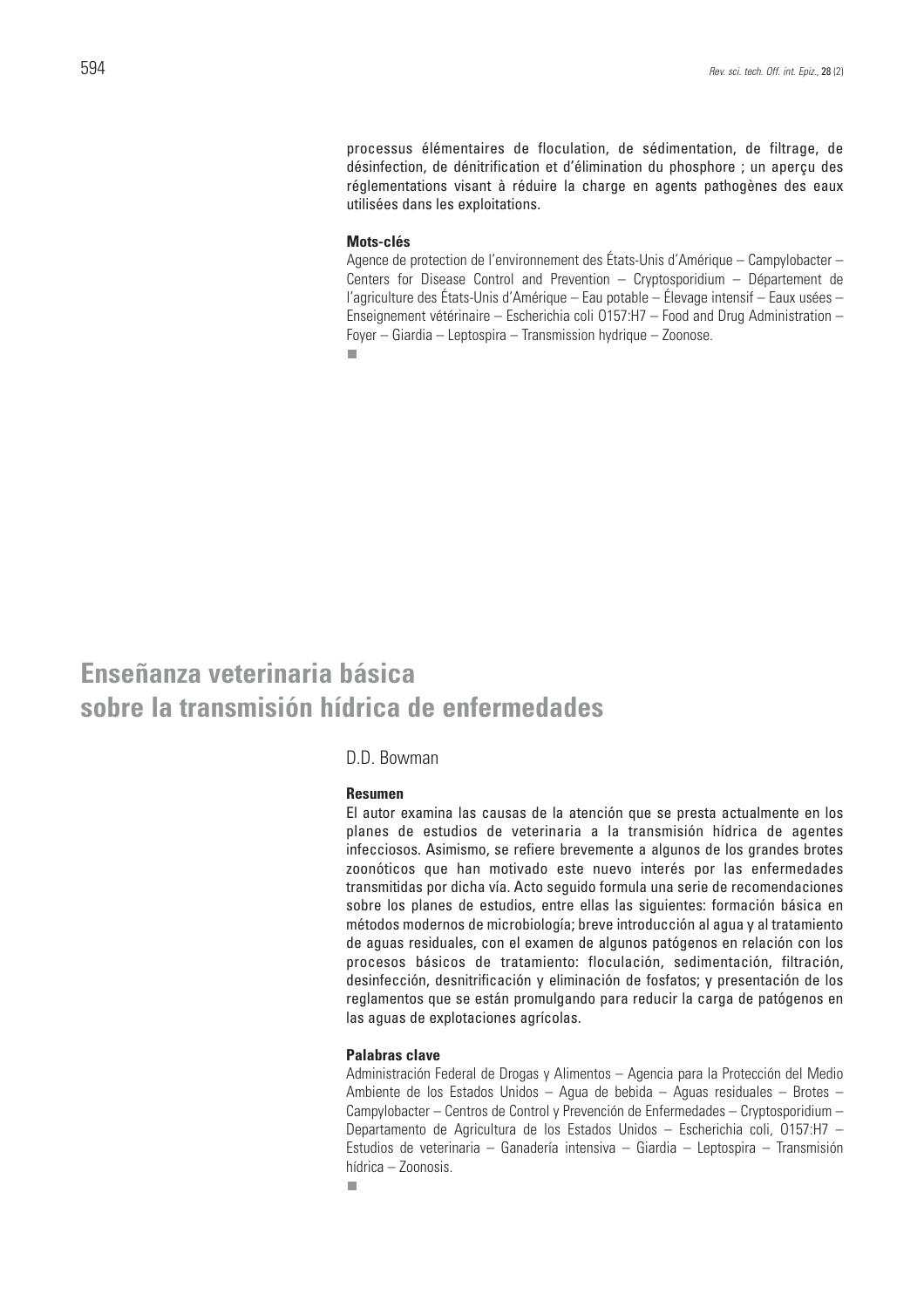## **References**

- 1. Boesch D.F., Brinsfield R.B. & Magnien R.E. (2001). Chesapeake Bay eutrophication: scientific understanding, ecosystem restoration, and challenges for agriculture. *J. environ. Qual.*, **30** (2), 303-320.
- 2. Craun G.F. (1979). Waterborne giardiasis in the United States: a review. *Am. J. public Hlth*, **69** (8), 817-819.
- 3. Dubey J.P., Zarnke R., Thomas N.J., Wong S.K., Van Bonn W., Briggs M., Davis J.W., Ewing R. *et al.* (2003). – *Toxoplasma gondii, Neospora caninum, Sarcocystis neurona*, and *Sarcocystis canis*-like infections in marine mammals. *Vet. Parasitol.*, **116** (4), 275-296.
- 4. Jackson L.A., Kaufmann A.F., Adams W.G., Phelps M.B., Andreasen C., Langkop C.W., Francis B.J. & Wenger J.D. (1993). – Outbreak of leptospirosis associated with swimming. *Pediatr. infect. Dis. J.*, **12** (1), 48-54.
- 5. Jay M.T., Cooley M., Carychao D., Wiscomb G.W., Sweitzer R.A., Crawford-Miksza L., Farrar J.A., Lau D.K. *et al.* (2007). – *Escherichia coli* O157:H7 in feral swine near spinach fields and cattle, central California coast. *Emerg. infect. Dis.*, **13** (12), 1908-1911.
- 6. Krewski D., Balbus J., Butler-Jones D., Haas C., Isaac-Renton J., Roberts K.J. & Sinclair M. (2002). – Managing health risks from drinking water – a report to the Walkerton inquiry. *J. Toxicol. environ. Hlth, A*, **65** (21), 1635- 1823.
- 7. Lake I.R., Nichols G., Bentham G., Harrison F.C., Hunter P.R. & Kovats S.R. (2007). – Cryptosporidiosis decline after regulation, England and Wales, 1989-2005. *Emerg. infect. Dis.*, **13** (4), 623-625.
- 8. Leoni F., Amar C., Nichols G., Pedraza-Díaz S. & McLauchlin J. (2006). – Genetic analysis of *Cryptosporidium* from 2414 humans with diarrhoea in England between 1985 and 2000. *J. med. Microbiol.*, **55** (Pt 6), 703-707.
- 9. Lewis H.C., Boisson S., Ijaz S., Hewitt K., Ngui S.L., Boxall E., Teo C.G. & Morgan D. (2008). – Hepatitis E in England and Wales. *Emerg. infect. Dis.*, **14** (1), 165-167.
- 10. Lindsay D.S., Thomas N.J., Rosypal A.C. & Dubey J.P. (2001). – Dual *Sarcocystis neurona* and *Toxoplasma gondii* infection in a Northern sea otter from Washington State, USA. *Vet. Parasitol.*, **97** (4), 319-327.
- 11. MacKenzie W.R., Hoxie N.J., Proctor M.E., Gradus M.S., Blair K.A., Peterson D.E., Kazmierczak J.J., Addiss D.G. *et al.* (1994). – A massive outbreak in Milwaukee of cryptosporidium infection transmitted through the public water supply. *N. Engl. J. Med.*, **331** (3), 161-167. Erratum: *N. Engl. J. Med.*, **331** (15), 1035.
- 12. Mattison K., Shukla A., Cook A., Pollari F., Friendship R., Kelton D., Bidawid S. & Farber J.M. (2007). – Human noroviruses in swine and cattle. *Emerg. infect. Dis.*, **13** (8), 1184-1188.
- 13. Miller M.A., Gardner I.A., Kreuder C., Paradies D.M., Worcester K.R., Jessup D.A., Dodd E., Harris M.D. *et al.* (2002). – Coastal freshwater runoff is a risk factor for *Toxoplasma gondii* infection of southern sea otters (*Enhydra lutris nereis*). *Int. J. Parasitol.*, **32** (8), 997-1006.
- 14. Miller M.A., Sverlow K., Crosbie P.R., Barr B.C., Lowenstine L.J., Gulland F.M., Packham A. & Conrad P.A. (2001). – Isolation and characterization of two parasitic protozoa from a Pacific harbor seal (*Phoca vitulina richardsi*) with meningoencephalomyelitis. *J. Parasitol.*, **87** (4), 816-822.
- 15. Richardson A.J., Frankenberg R.A., Buck A.C., Selkon J.B., Colbourne J.S., Parsons J.W. & Mayon-White R.T. (1991). – An outbreak of waterborne cryptosporidiosis in Swindon and Oxfordshire. *Epidemiol. Infect.*, **107** (3), 485-495.
- 16. Ryan M.T. & Sweeney T. (2007). Integrating molecular biology into the veterinary curriculum. *J. vet. med. Educ.*, **34** (5), 658-673.
- 17. Swerdlow D.L., Woodruff B.A., Brady R.C., Griffin P.M., Tippen S., Donnell H.D. Jr, Geldreich E., Payne B.J. *et al.* (1992). – A waterborne outbreak in Missouri of *Escherichia coli* O157:H7 associated with bloody diarrhea and death. *Ann. intern. Med.*, **117** (10), 812-819.
- 18. Timoney J.F., Gillespie J.H., Scott F.W. & Barlough J.E. (1988). – Hagan and Bruner's microbiology and infectious diseases of domestic animals, 8th Ed., with reference to etiology, epizootiology, pathogenesis, immunity, diagnosis, and antimicrobial susceptibility. Cornell University Press, Ithaca, New York, 1-951.
- 19. United States Environmental Protection Agency (EPA) (2003). – 40 CFR Parts 9, 122, 123, and 412: National pollutant discharge elimination system permit regulation and effluent limitation guidelines and standards for concentrated animal feeding operations (CAFOs); final rule. EPA, Washington, DC. Available at: www.epa.gov/npdes/ regulations/cafo\_fedrgstr.pdf (accessed on 22 June 2008).
- 20. United States Government Accountability Office (GAO) (2008). – Report to Congressional Requesters – concentrated animal feeding operations. GAO-08-944. GAO, Washington, DC.
- 21. Vogt R.L., Sours H.E., Barrett T., Feldman R.A., Dickinson R.J. & Witherell L. (1982). – *Campylobacter* enteritis associated with contaminated water. *Ann. intern. Med.*, **96** (3), 292-296.
- 22. Xiao L. & Fayer R. (2008). Molecular characterisation of species and genotypes of *Cryptosporidium* and *Giardia* and assessment of zoonotic transmission. *Int. J. Parasitol.*, **38** (11), 1239-1255. E-pub.: 7 April 2008.